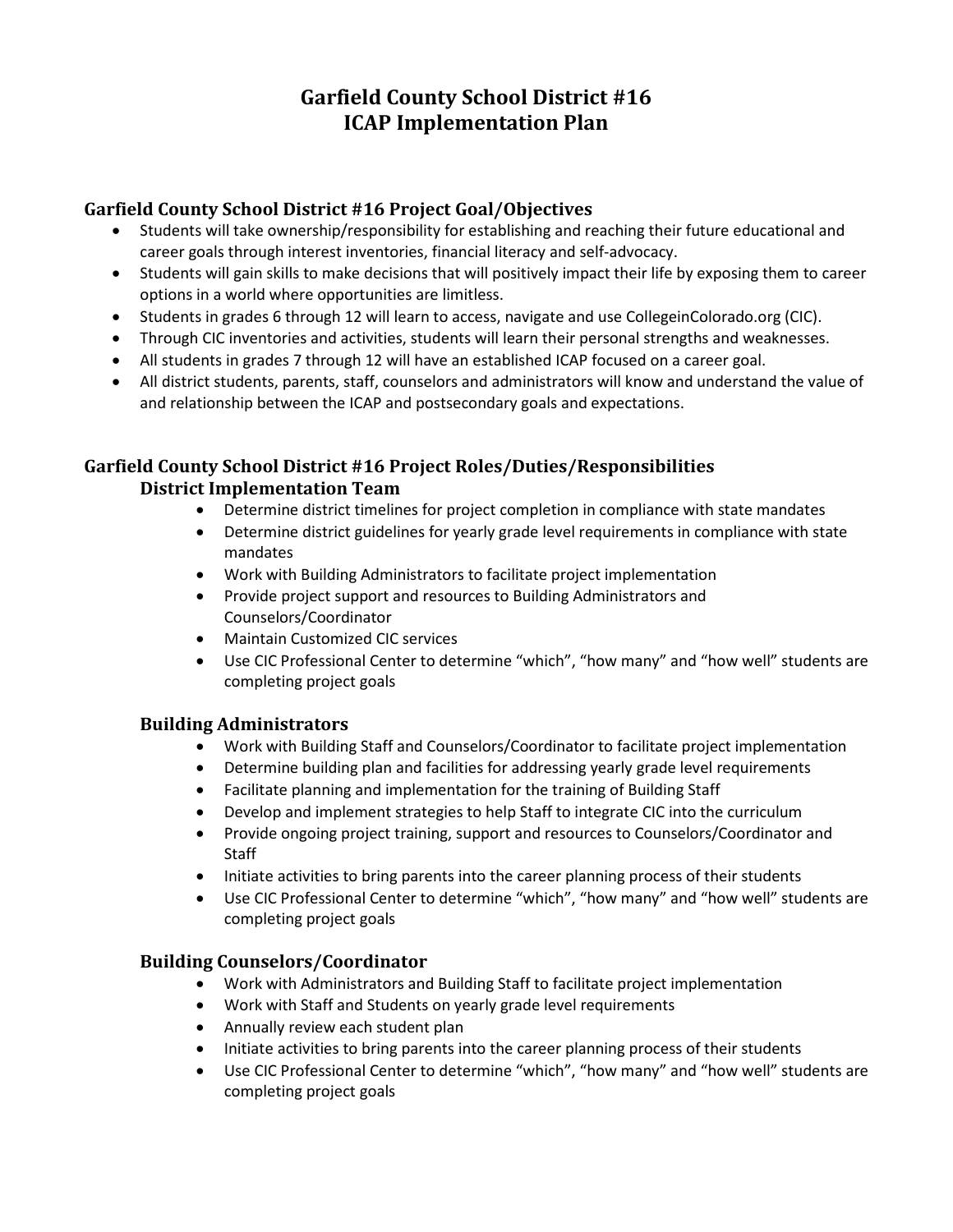#### **Students**

- Understand the value of and relationship between the ICAP and postsecondary goals and expectations
- Explore career opportunities for the future
- Complete interest surveys in order to learn more about self
- Select an appropriate career cluster and career goal
- Create high school course plan based on the selected career cluster and goal
- Complete the designated yearly grade level requirements

## **Garfield County School District #16 Yearly Grade Level Requirements** (listed on students' Your Portfolio page in CIC)

| <b>Timeline</b> | <b>CIC Activity</b> | <b>ICAP Standard</b><br><b>Addressed</b> | <b>Party Responsible</b> |
|-----------------|---------------------|------------------------------------------|--------------------------|
|                 | 1. CIC Log-in Check | 2.01(1)(a)                               |                          |
|                 | 2. Career-O-Matic   | 2.01(1)(a)                               |                          |

| <b>Timeline</b> | <b>CIC Activity</b>         | <b>ICAP Standard</b><br><b>Addressed</b> | <b>Party Responsible</b> |
|-----------------|-----------------------------|------------------------------------------|--------------------------|
|                 | 1. Learning Style Inventory | 2.01(1)(a)                               |                          |
|                 | 2. Career Key               | 2.01(1)(a)                               |                          |

| <b>Timeline</b> | <b>CIC Activity</b>                                                                  | <b>ICAP Standard</b><br><b>Addressed</b> | <b>Party Responsible</b> |
|-----------------|--------------------------------------------------------------------------------------|------------------------------------------|--------------------------|
|                 | 1. Interest Profiler<br>- add at least 3 careers to Portfolio                        | 2.01(1)(a)                               |                          |
|                 | 2. Your Plan of Study<br>- plan Graduation Requirements<br>and 9 <sup>th</sup> grade | 2.01(1)(c)                               |                          |
|                 | 3. Career Cluster Survey                                                             | $2.01(1)(a)$ , 2.02<br>$(1)$ (e)         |                          |
|                 | 4. Postsecondary & Workforce Goal                                                    | 2.01(1)(a)                               |                          |
|                 | 5. College Opportunity Fund<br>Application                                           | 2.01(1)(h)                               |                          |
|                 | 6. Parent Review and Approval                                                        | 2.01(2)(a)                               |                          |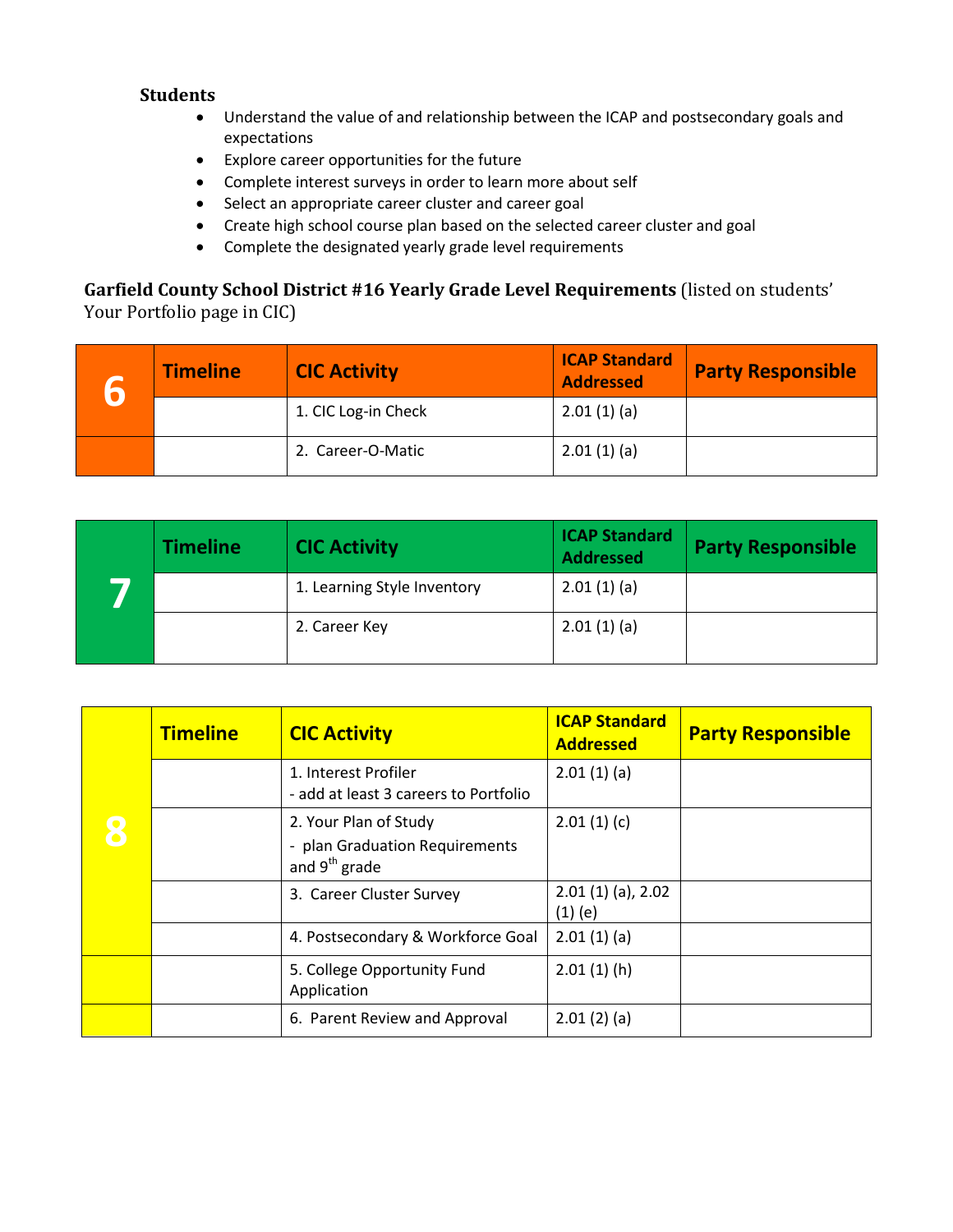| <b>Timeline</b> | <b>CIC Activity</b>                                                                       | <b>ICAP Standard</b><br><b>Addressed</b> | <b>Party Responsible</b> |
|-----------------|-------------------------------------------------------------------------------------------|------------------------------------------|--------------------------|
|                 | 1. Basic Skills Survey                                                                    | $2.01(1)(a)$ , 2.02<br>$(1)$ (e)         |                          |
|                 | 2. Focus Career Cluster                                                                   | $2.01(1)(a)$ , 2.02<br>(1)(e)            |                          |
|                 | 3. College Opportunity Fund<br>Application                                                | 2.01(1)(h)                               |                          |
|                 | 4. Career Finder                                                                          | $2.01(1)(a)$ , 2.02<br>$(1)$ (e)         |                          |
|                 | 5. Postsecondary and Workforce<br><b>Goal and Yearly Milestones</b>                       | 2.01(1)(a)                               |                          |
|                 | 6. Review Standards to Attend<br>Public Four-Year Colleges or<br>Universities in Colorado | 2.01(1)(i)                               |                          |
|                 | 7. Review Dual Credit Options<br>(Early Access Programs) in Colorado                      | 2.01(1)(i)                               |                          |
|                 | 8. Experience & Activities                                                                | 2.01(1)(e)                               |                          |
|                 | 9. Your Plan of Study<br>- plan for grades 10-12                                          | 2.01(1)(c)                               |                          |
|                 | 10. Parent Review and Approval                                                            | 2.01(2)(a)                               |                          |

| <b>Timeline</b> | <b>CIC Activity</b>                                                               | <b>ICAP</b><br><b>Standard</b><br><b>Addressed</b> | <b>Party Responsible</b> |
|-----------------|-----------------------------------------------------------------------------------|----------------------------------------------------|--------------------------|
|                 | 1. Explore Programs/Majors<br>- add at least 3 options to Portfolio               | 2.01(1)(a)                                         |                          |
|                 | 2. Compare Colleges and<br>Postsecondary Schools                                  | 2.01(1)(a)                                         |                          |
|                 | 3. General Workplace skills                                                       | $2.01(1)(a)$ ,<br>2.02(1)(e)                       |                          |
|                 | 4. Experiences & Activities                                                       | 2.01(1)(e)                                         |                          |
|                 | 5. Dual Credit Options                                                            | 2.01(1)(i)                                         |                          |
|                 | 6. Update Postsecondary and<br>Workforce Goal and Add Yearly<br><b>Milestones</b> | 2.01(1)(a)                                         |                          |
|                 | 7. Your Plan of Study<br>- review and update if needed                            | 2.01(1)(c)                                         |                          |
|                 | 8. Parent Review and Approval                                                     | 2.01(2)(a)                                         |                          |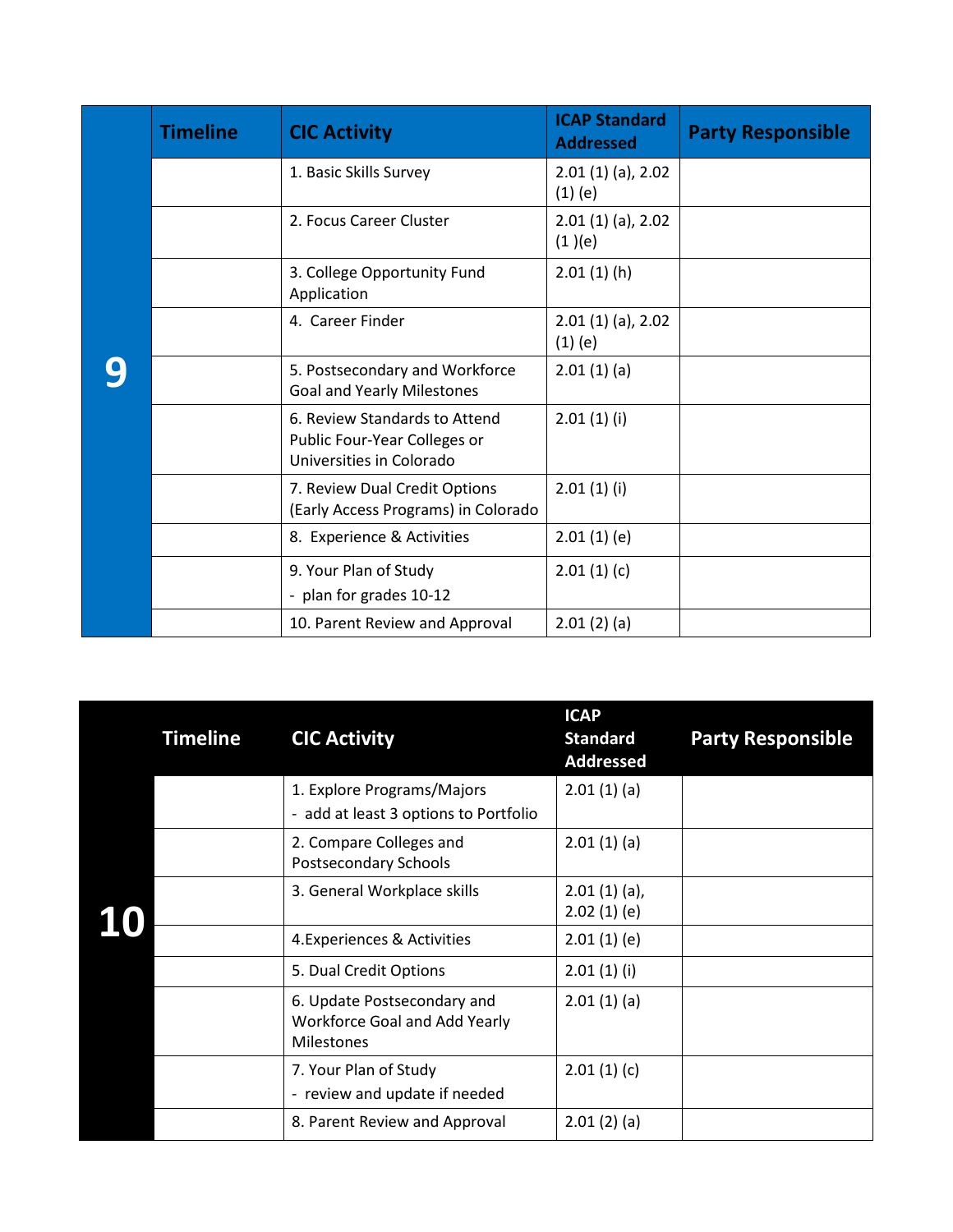|    | <b>Timeline</b> | <b>CIC Activity</b>                                                                       | <b>ICAP</b><br><b>Standard</b><br><b>Addressed</b> | <b>Party Responsible</b> |
|----|-----------------|-------------------------------------------------------------------------------------------|----------------------------------------------------|--------------------------|
|    |                 | 1. School Finder<br>- add at least 3 to Portfolio<br>- use of College Admissions Tool     | 2.01(1)(a)                                         |                          |
|    |                 | 2. Scholarship Finder<br>- add at least 3 to Portfolio                                    | 2.01(1)(h)                                         |                          |
|    |                 | 3. College Recruiter                                                                      | 2.01(1)(a)                                         |                          |
|    |                 | 4. Financial Aid Planning                                                                 | 2.01(1)(h)                                         |                          |
|    |                 | 5. Resume and Cover Letter                                                                | $2.01(1)(a)$ ,<br>2.02(1)(e)                       |                          |
|    |                 | 6. Career Builder                                                                         | $2.01(1)(a)$ ,<br>2.02(1)(e)                       |                          |
| 11 |                 | 7. Job Interviews/practice                                                                | $2.01(1)(a)$ ,<br>2.02(1)(e)                       |                          |
|    |                 | 8. Update Extracurricular Activities,<br><b>Community Service and Service</b><br>Learning | 2.01(1)(e)                                         |                          |
|    |                 | 9. Work Experiences                                                                       | 2.01(1)(e)                                         |                          |
|    |                 | 10. ACT Test Prep                                                                         | 2.01(1)(i)                                         |                          |
|    |                 | 11. Dual Credit Options                                                                   | 2.01(1)(i)                                         |                          |
|    |                 | 12. Update Postsecondary and<br>Workforce Goal and Add Yearly<br><b>Milestones</b>        | 2.01(1)(a)                                         |                          |
|    |                 | 13. Your Plan of Study<br>- review and update if needed                                   | 2.01(1)(c)                                         |                          |
|    |                 | 14. Parent Review and Approval                                                            | 2.01(2)(a)                                         |                          |

|    | <b>Timeline</b> | <b>CIC Activity</b>                                                               | <b>ICAP</b><br><b>Standard</b><br><b>Addressed</b> | <b>Party Responsible</b> |
|----|-----------------|-----------------------------------------------------------------------------------|----------------------------------------------------|--------------------------|
| 12 |                 | 1. Update Postsecondary and<br>Workforce Goal and Add Yearly<br><b>Milestones</b> | 2.01(1)(a)                                         |                          |
|    |                 | 2. Update Resume and Cover Letter                                                 | $2.01(1)(a)$ ,<br>2.02(1)(e)                       |                          |
|    |                 | 3. Input ACT scores                                                               | 2.01(1)(d)                                         |                          |
|    |                 | 4. College Applications and Recruiting                                            | 2.01(1)(f)                                         |                          |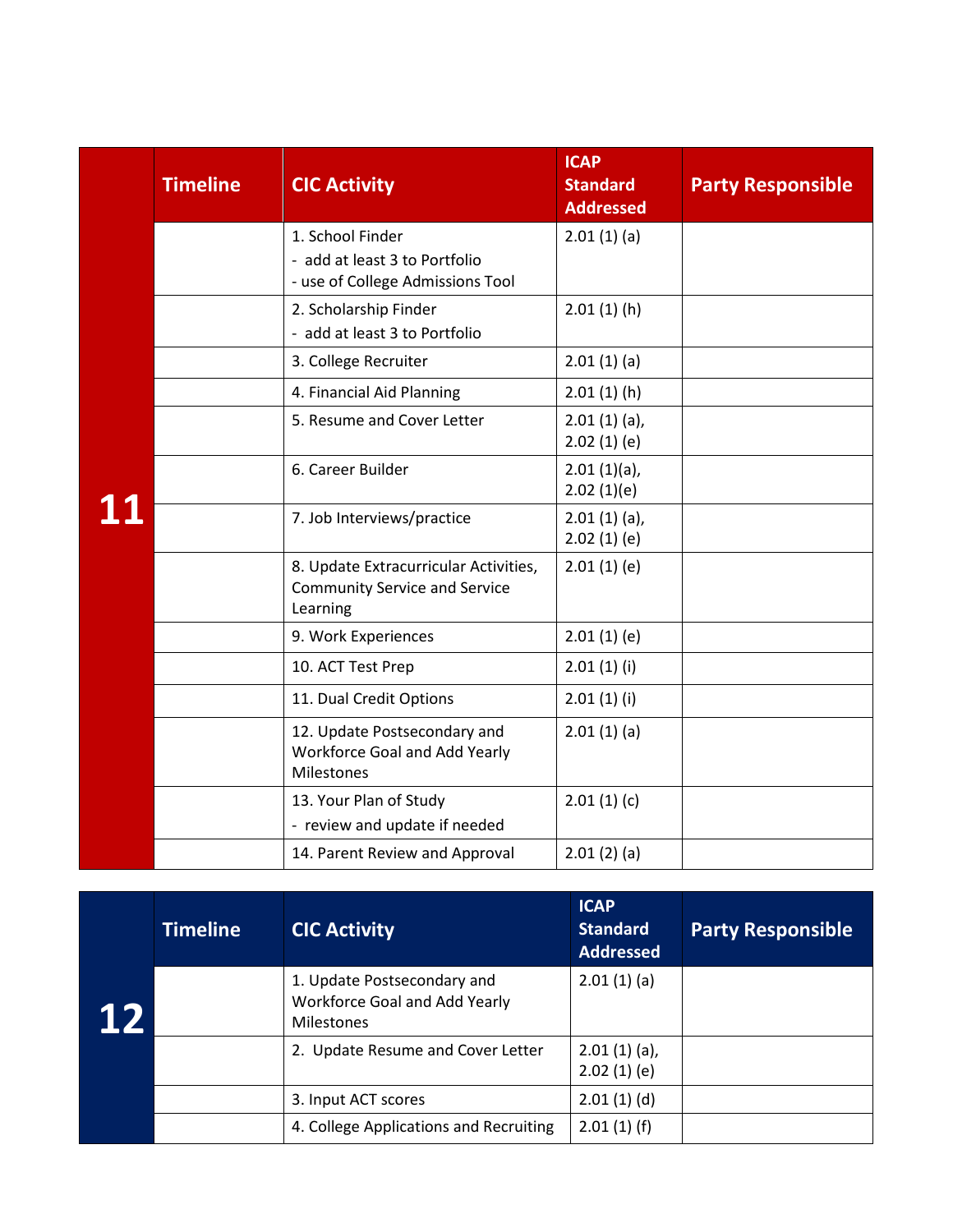|  | - use College Admissions Tool                                                                                                 |            |  |
|--|-------------------------------------------------------------------------------------------------------------------------------|------------|--|
|  | 5. Letters of Recommendation                                                                                                  | 2.01(1)(a) |  |
|  | 6. Update Extracurricular Activities,<br>Community Service, Leadership<br>Experience, Service Learning and Work<br>Experience | 2.01(1)(e) |  |
|  | 7. Senior Year Plan                                                                                                           | 2.01(1)(e) |  |
|  | 8. Dual Credit Options                                                                                                        | 2.01(1)(i) |  |
|  | 9. Scholarship Finder<br>- add at least 3 to Portfolio                                                                        | 2.01(1)(h) |  |
|  | 10. FAFSA                                                                                                                     | 2.01(1)(i) |  |
|  | 11. Components of My Financial Aid<br>Plan                                                                                    | 2.01(1)(i) |  |
|  | 12. Intent to Register and apply                                                                                              | 2.01(1)(f) |  |
|  | 13. After High School Transition Plan                                                                                         | 2.01(1)(i) |  |

# **Rules Governing Standards for ICAP and GCSD #16 Implementation Plan Correlation**

| 2.01 Standards for Individual Career and Academic Plans | Implementation                                                                                                                                                                                                                                                               |                                                                                                                                                                          |  |  |  |
|---------------------------------------------------------|------------------------------------------------------------------------------------------------------------------------------------------------------------------------------------------------------------------------------------------------------------------------------|--------------------------------------------------------------------------------------------------------------------------------------------------------------------------|--|--|--|
| 2.01(1)                                                 | Each ICAP shall include a career planning, guidance and tracking component and a portfolio<br>that reflects, at a minimum:                                                                                                                                                   |                                                                                                                                                                          |  |  |  |
| 2.01(1)(a)                                              | Documentation of the student's efforts in exploring careers,<br>including: a written postsecondary and workforce goal for the<br>student; yearly benchmarks for reaching that goal; interest<br>surveys that the student completes; and anticipated<br>postsecondary studies | Yearly Grade Level<br>Requirements:<br>6-2, 7-1, 7-2, 8-1, 8-3, 8-4,<br>9-1, 9-2, 9-4, 9-5, 10-1, 10-<br>2, 10-3, 10-6, 11-1, 11-3,<br>11-5, 11-6, 11-7, 11-12, 12-<br>1 |  |  |  |
| 2.01(1)(b)                                              | The student's academic progress including the courses taken,<br>any remediation or credit recovery and any concurrent<br>enrollment credits earned                                                                                                                           | <b>CIC Custom Services</b><br>automatically uploads<br>student transcripts                                                                                               |  |  |  |
| 2.01(1)(c)                                              | An intentional sequence of courses reflecting progress<br>toward accomplishment of the student's postsecondary and<br>workforce objectives                                                                                                                                   | Yearly Requirements:<br>8-2, 9-9, 10-7, 11-13                                                                                                                            |  |  |  |
| 2.01(1)(d)                                              | Relevant assessment scores                                                                                                                                                                                                                                                   | Yearly Requirement:<br>$12-3$                                                                                                                                            |  |  |  |
| 2.01(1)(e)                                              | The student's plans for and experiences in Contextual and<br>Service Learning, if applicable                                                                                                                                                                                 | <b>Yearly Requirements:</b><br>9-8, 10-4, 11-8, 11-9, 12-6,<br>127                                                                                                       |  |  |  |
| 2.01(1)(f)                                              | A record of the student's college applications or alternative<br>applications as they are prepared and submitted                                                                                                                                                             | Yearly Requirement:<br>12-4, 12-12                                                                                                                                       |  |  |  |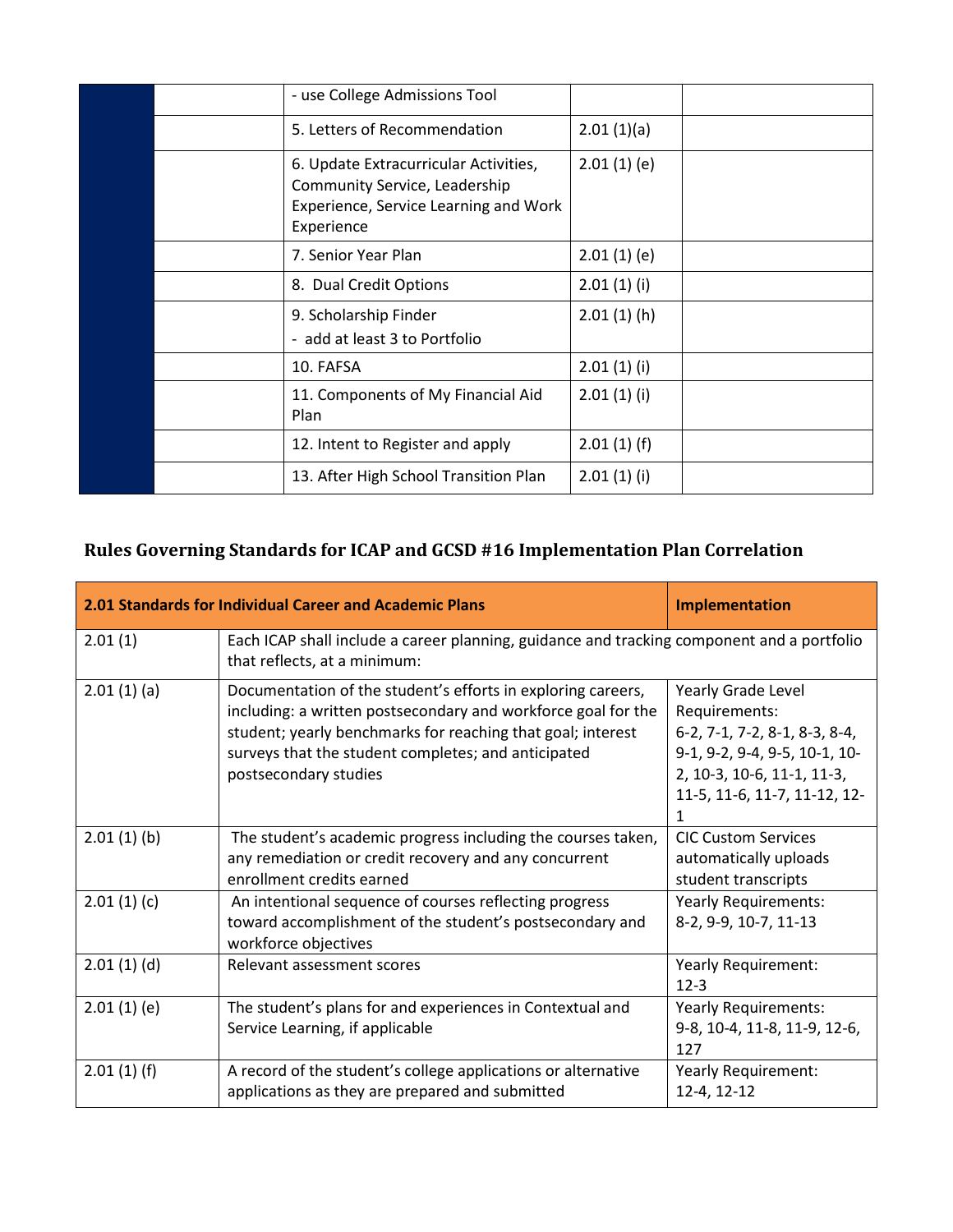| 2.01(1)(g)                          | The student's postsecondary studies as the student<br>progresses through high school                                                                                                                                                                                                   | <b>CIC Custom Services</b><br>automatically uploads                                                                                                                                                                                                                            |
|-------------------------------------|----------------------------------------------------------------------------------------------------------------------------------------------------------------------------------------------------------------------------------------------------------------------------------------|--------------------------------------------------------------------------------------------------------------------------------------------------------------------------------------------------------------------------------------------------------------------------------|
|                                     |                                                                                                                                                                                                                                                                                        | student transcripts                                                                                                                                                                                                                                                            |
| 2.01(1)(h)                          | The student's progress toward securing scholarships, work-<br>study, student loans and grants                                                                                                                                                                                          | <b>Yearly Requirements:</b><br>8-5, 9-3, 11-2, 11-4, 12-9                                                                                                                                                                                                                      |
| 2.01(1)(i)                          | Other data reflecting student progress toward postsecondary<br>and workforce readiness, including the student's<br>understanding of the financial impact of postsecondary<br>education                                                                                                 | Yearly Requirements:<br>9-6, 9-7, 10-5, 11-10, 11-1,<br>11-2, 11-8, 11-10, 11-11,<br>$11 - 13$                                                                                                                                                                                 |
| 2.01(2)(a)                          | Each ICAP is accessible to educators, students, parents legal<br>guardians, and Approved Postsecondary Service Providers                                                                                                                                                               | Automatic student and<br>professional account<br>creation through CIC<br><b>Custom Services and Yearly</b><br>Requirements: 8-6, 9-10,<br>10-8, 11-14                                                                                                                          |
| 2.01(2)(b)                          | Each ICAP portfolio shall be transferable in print or electronic<br>form for internal and external district use so that when a<br>student transfers from one school or district to another, his/<br>her career and academic plans follow him/her                                       | All ICAPs are held in CIC,<br>which can be printed or<br>electronically released to a<br>new school/district                                                                                                                                                                   |
| 2.01(3)                             | Each public school, in assisting students and parents in<br>creating and maintaining ICAPs shall comply with the<br>requirements of the Federal "Family Educational Rights and<br>Privacy Act of 1974", 20 U.S.C. 1232g.                                                               | All CIC student, parent and<br>professional accounts are<br>password protected                                                                                                                                                                                                 |
|                                     |                                                                                                                                                                                                                                                                                        |                                                                                                                                                                                                                                                                                |
| <b>2.02 District Responsibility</b> |                                                                                                                                                                                                                                                                                        | <b>District 49 Implementation</b>                                                                                                                                                                                                                                              |
| 2.02(1)                             | In implementing ICAPs, each district shall develop an Implementation Plan by September<br>30, 2010. The Implementation Plan shall include:                                                                                                                                             |                                                                                                                                                                                                                                                                                |
| 2.02(1)(a)                          | Policies and procedures in place that meet or exceed the<br>requirements of 22-32-109(1)(nn) and also meet or exceed<br>the standards set forth in 22-2-136(1), C.R.S including a clear<br>designation of the roles and responsibilities of the student,<br>parents and district staff | See above plan                                                                                                                                                                                                                                                                 |
| 2.02(1)(b)                          | Evidence of a plan for ICAP implementation based on<br>recommendations from school counselors, school<br>administrators, school personnel and/or Approved<br><b>Postsecondary Service Providers</b>                                                                                    | District #16 has just<br>created two new positions,<br>Career/College Readiness<br>Coordinator and<br>Community Connector.<br>The coordinator will work<br>with the building<br>administrators, counselors,<br>staff and students to<br>maintain and enrich<br>students' ICAP. |